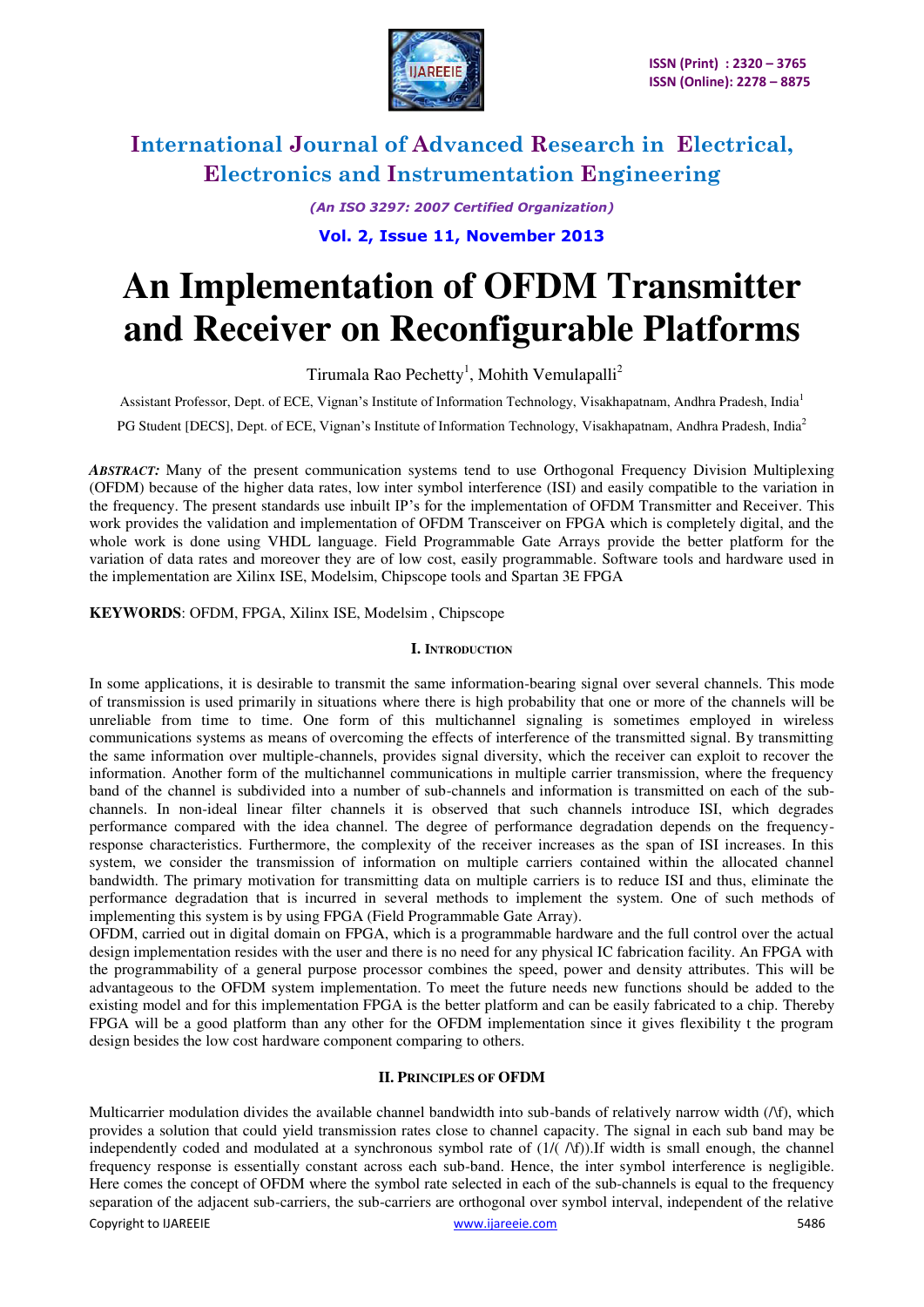

*(An ISO 3297: 2007 Certified Organization)* 

#### **Vol. 2, Issue 11, November 2013**

phase relationship between the sub-carriers. OFDM is widely used in both wire-line and radio channels. OFDM has been adopted as a standard for digital audio broadcast applications and wireless local area networks based on IEEE 802.11 standard. OFDM, a special case of multi-carrier transmission is a technique in which single stream of data is transmitted over a number of lower rates sub-carriers. In general FDM (frequency division multiplexing) the total band is divided into non overlapping frequency channels. Literally speaking, same is the case with the OFDM, but in here the total band is divided in a number of orthogonal sub-carriers, which results in the better use of spectrum. An OFDM system mainly consists of a modulator, serial to parallel converter, IFFT, FFT, parallel to serial converter, demodulator. The FFT's iterative nature and the computational order make OFDM ideal for dedicated architecture.

To overcome the errors during the transmission of signal, forward error correction is applied to the signal before transmission and this concept is called COFDM(Coded Orthogonal Frequency Division Multiplexing).This will overcome errors in the transmission due to lost carriers from frequency selective fading, noise and interference. Typically 10 kHz – 30 kHz bandwidth is made available for each user in FDMA, to transmit all the user information. This allocated bandwidth is wider than the required speech bandwidth which is 3 kHz to prevent the interference. In this process 50% of the total spectrum goes of no use and this gets worse as the channel band-width becomes narrower, and also with increase in the frequency band. In QPSK modulation, user requires a band-width of 2-7 kHz , but FDMA isn't that god to handle such band-width, here comes the TDMA into picture , which uses wider band-width channels. Multiple users can handle same frequency at different time slots. Thereby, many low data rate users can be combined together to transmit in a single channel, and so the spectrum can be used efficiently. However there are some problems with TDMA. An overhead is to be added to the each packet of data which contains the source address and the destination address. Due to the delay variations and synchronization errors change over time must be allocated to allow for any tolerance in the start time of each user, which limits to the definite number of users.

TDMA has a problem with the high symbol-rate causing multiple path delay spread. OFDM overcomes most of the problems. In OFDM the sub-carriers are placed close to each other and there is no requirement of overheads because each user has one channel and the channels are integer number multiples of the symbol-period resulting in the orthogonality among the carriers, which results in no inter-symbol interference between the carriers and spacing them as closely as possible. Finally, each carrier in an OFDM signal has a very narrow band-width (approx. 1 kHz), resulting in high tolerance to multipath delay spread.

#### s<br>a **Inverse** ă Serial Fast Symbol Mapper Serial To Input (QPSK **Fourier** input Sample: Modulator Parallel **Transform** т **Converter** m g g Fig. 1 OFDM transmitter r  $\mathbf{r}$ **e**  $\frac{a}{1}$ ā Parallel ı Fast Symbol Mapper To output bit **Fourier (OPSK)** Serial generato Demodulator) **Transform** Converter Т m  $\mathbf{m}$ g g

#### **III. IMPLEMENTATION OF OFDM TRANSCEIVER**

Fig. 2 OFDM Receiver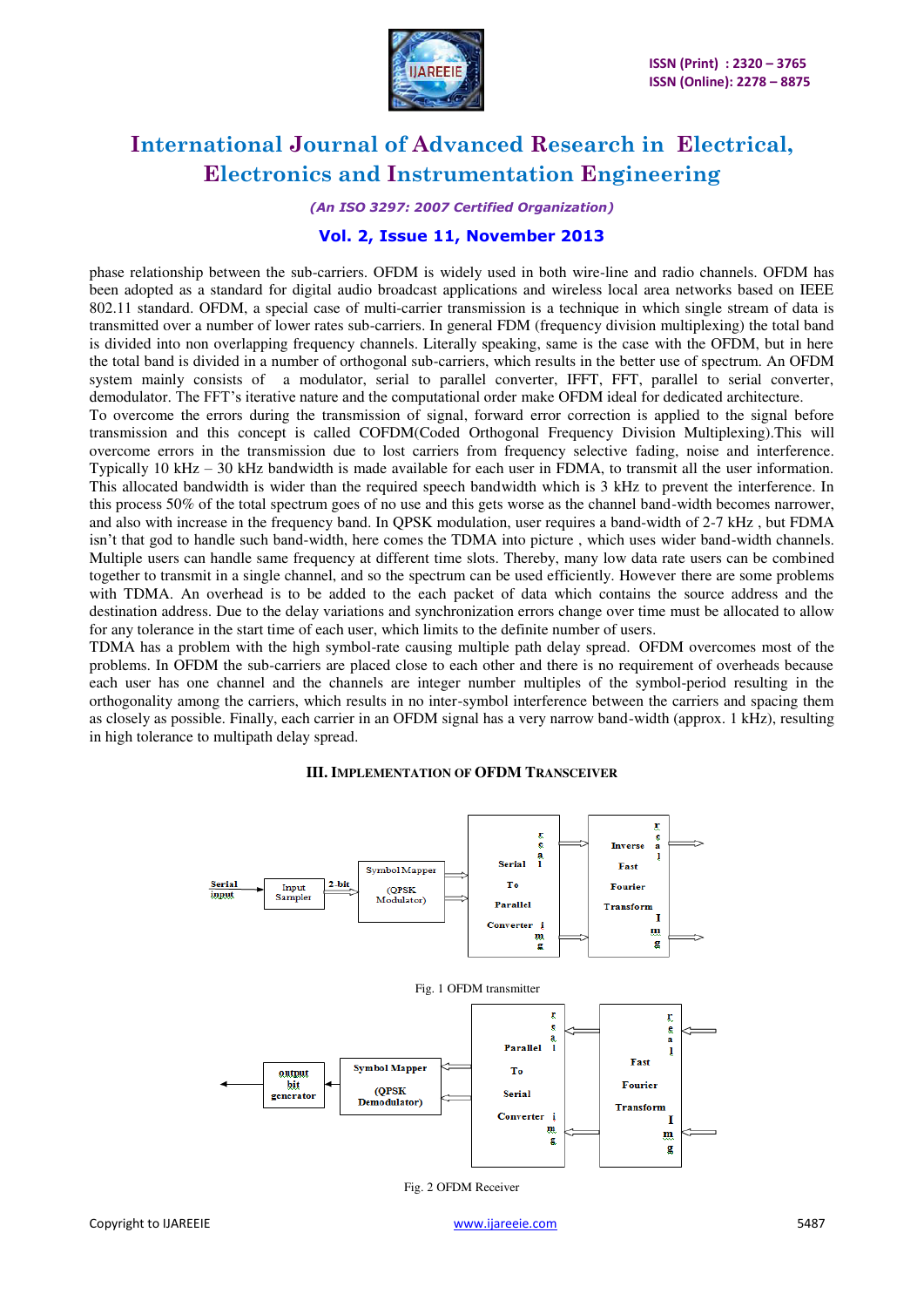

*(An ISO 3297: 2007 Certified Organization)* 

#### **Vol. 2, Issue 11, November 2013**

#### *A. OFDM TRANSMITTER BLOCKS*

*1) Input Sampler:* The input sampler is the first block of the OFDM transmitter section. Serial data is fed as input to the block, and the output is a 2-bit IQ. The output is group of symbols, each containing two bits. So this input sampler is the block which groups two bits.

*2) SYMBOL MAPPER:* The output of the input sampler is fed as input to the symbol mapper. The symbol mapper consists of an QPSK modulator. The input 2-bit stream fed to the modulator divides it into two 2-bit symbols called I and Q (imaginary and quadrature). These symbols are generated based on the constellation diagram. In QPSK there are four phases, each 2-bit symbol is assigned to a phase, which are of 90 degrees difference between them. The coding is done based on the constellation diagram of QPSK



Fig. 3 Constellation diagram of QPSK modulation

*3) SERIAL INPUT PARALLEL OUTPUT (SIPO):* This block's input is the output from the symbol mapper. SIPO, as the name indicates serial input parallel output, this block converts the serial data fed as input to parallel data. In this system, SIPO is a two 8 register (0-7) array. The serial input is fed at the seventh array and for every clock cycle the data is shifted to the above register. After 8 clock cycles the data in the array is forwarded. The SIPO output contains 8 registers of real data and remaining eight imaginary 8 data registers.

*4) INVERSE FAST FOURIER TRANSFORM (IFFT):* It is the most important module of the OFDM system. The IFFT input will the output from the SIPO. In this system, we require 2 IFFT modules, one for the real and the other for imaginary. The IFFT converts frequency domain constraints to time domain. The time domain values are transmitted as OFDM signals through the transmitter. In this system, IFFT is performed in steps. At first exchange real and imaginary parts, perform FFT, exchange the real and imaginary parts, and finally divide with N, which is the number of inputs fed, here it is 8. At, last we have the time domain values which are transmitted through the transmitter.

#### *B. OFDM RECEIVER BLOCKS*

*1) FAST FOURIER TRANSFORM (FFT):* In the receiver section, this is the main module. OFDM signals are received from the antenna and are fed to the FFT, which converts them back to frequency domain. In this system, Decimation in frequency (DIF)-FFT is used. The Fast Fourier Transform (FFT) transforms a cyclic time domain signal into its equivalent frequency spectrum. This is done by finding the equivalent waveform, generated by a sum of orthogonal sinusoidal components. The amplitude and phase of the sinusoidal components represent the frequency spectrum of the time domain signal.

*2) PARALLEL INPUT AND SERIAL OUTPUT (PISO):* A parallel to serial converter is a special function of a shift register. The data is loaded parallel into the shift register and then shifted bit by bit. In this system, this bock is used to convert the data obtained from the FFT into serial data and is fed as input to the symbol demapper ,The converter has to wait up to 8 cycles for the next data to be loaded

*3) SYMBOL DEMAPPER:* Input to this bock is fed from the PISO, from the received real and imaginary parts, based on fixed threshold level, which is of half the amplitude of the input signal, comparing the threshold value with the received input signal, the output is determined. This is the concept behind the QPSK demodulator

*4) OUTPUT BIT GENERATOR:* This block takes 2 bit IQ from Symbol demapper and generates output bits. This consists of a shift register of 2 bit length, for every clock cycle data is entered, shifted and exited.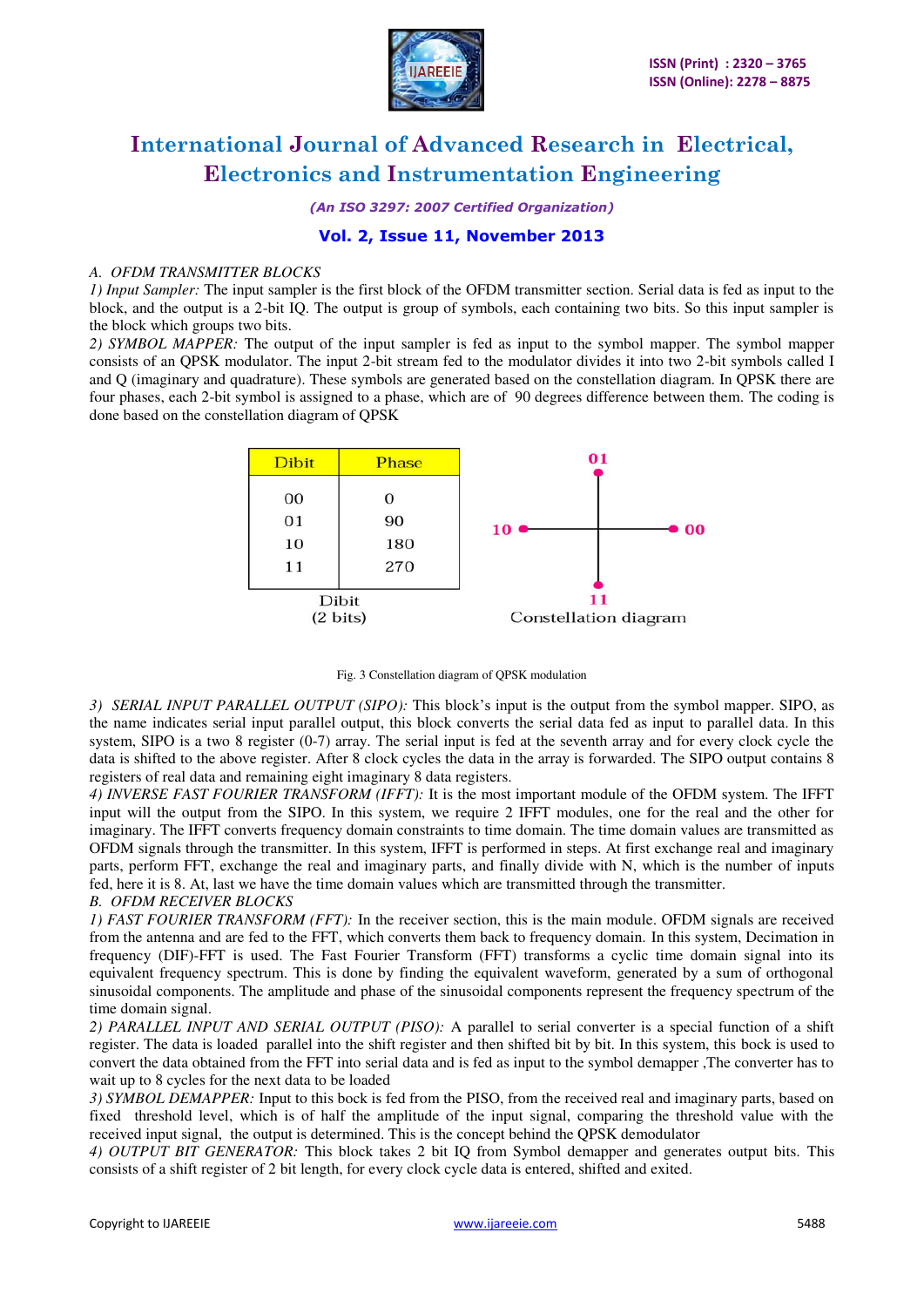

*(An ISO 3297: 2007 Certified Organization)* 

### **Vol. 2, Issue 11, November 2013**

#### **IV. IMPLEMENTATION RESULTS**

The work presented in this paper aimed in demonstrating the capability of a straight forward translation of wireless communication system into a pure VHDL implementation on reconfigurable platform. The work has accomplished the task of designing the digital baseband part of an OFDM transceiver. Results are driven for the transmitter block using Xilinx. Codes are completely in the VHDL language.

| do  ofdm_tx/en_div_16                                                                                                                                                                                                          |                 |                                                                                                                                                                                                                                |                                                                                   |                    |                     |                                                  |       |       |                            |                                                                         |           |
|--------------------------------------------------------------------------------------------------------------------------------------------------------------------------------------------------------------------------------|-----------------|--------------------------------------------------------------------------------------------------------------------------------------------------------------------------------------------------------------------------------|-----------------------------------------------------------------------------------|--------------------|---------------------|--------------------------------------------------|-------|-------|----------------------------|-------------------------------------------------------------------------|-----------|
| IQ data -                                                                                                                                                                                                                      |                 |                                                                                                                                                                                                                                |                                                                                   |                    |                     |                                                  |       |       |                            |                                                                         |           |
| sym map/temp iq                                                                                                                                                                                                                | 10 <sub>1</sub> | <b>TOO IN TOT</b>                                                                                                                                                                                                              | Χ10 ΧΝΧΧΧ10 Ν Χ10 Χ11 Ν ΧΧΧΧ0 Η ΧΧ00 Ν ΧΧΧ0 Η ΧΧΧΧΝ Χ01 ΧΧΝ Χ10 ΧΧΝΧΧΧΧΝ ΧΧ01 Ν Χ |                    |                     |                                                  |       |       |                            |                                                                         |           |
| symbol mapper outputs                                                                                                                                                                                                          |                 |                                                                                                                                                                                                                                |                                                                                   |                    |                     |                                                  |       |       |                            |                                                                         |           |
| tyle the state of the twist of the twist of the twist of the twist of the twist of the twist of the twist of the twist of the twist of the twist of the twist of the twist of the twist of the twist of the twist of the twist |                 | <b>DISTURB</b>                                                                                                                                                                                                                 | X11 XOO X X X11 X X11 XOO X X X XOO I                                             |                    |                     | דדו או אין 100 אין אין אין 100 אין אין 100 אין א |       |       | ירו החובור                 | ו החרורות ו                                                             | nn Y      |
| m- /ofdm tx/sym imag                                                                                                                                                                                                           | 00              | $00 \times 100$                                                                                                                                                                                                                | . 200 1 1 1 1 100 1 100 111 1 1 1 1 100 1                                         |                    |                     | IN YEAR OLD YEAR YOU YOU YOU KNOO                |       |       | TITITI MOO                 |                                                                         | דדנ ניסוד |
| New Divider -                                                                                                                                                                                                                  |                 |                                                                                                                                                                                                                                |                                                                                   |                    |                     |                                                  |       |       |                            |                                                                         |           |
| m-<> dm_tx/sig_mod_out                                                                                                                                                                                                         | 1088            | ┌ <b>~</b> ┖╌╷┦╙╶ᠾ╻┚┶╶╢┖╙┙┶╺┟┎┸╌┙║┎┸╻┙┎┰┟╌╌╌┶╌┙┩╌┧╟┶┚╜╹┧┖╻┎╻┦╏╵╁┷┸┙┖┟┹┟┰╶┖┎╻┚┰┖┪╸                                                                                                                                              |                                                                                   |                    |                     |                                                  |       |       |                            |                                                                         |           |
| output of S P conv                                                                                                                                                                                                             |                 |                                                                                                                                                                                                                                |                                                                                   |                    |                     |                                                  |       |       |                            |                                                                         |           |
| w/data for fft real                                                                                                                                                                                                            |                 | (0400 0400 0400 04 (X.,, X0000 0400 040, X0000 3C00 000, X0000 3C00 00, X0000 0000 3C0, X0000 3C00 04, X0000 0000 040, X0000 0400 3C., X0000 3C00 0, X0000 3C00 0, X0000 3C00 0, X0000 0, X0000 0, X0000 3C00 0, X0000 3C00 0, |                                                                                   |                    |                     |                                                  |       |       |                            |                                                                         |           |
| w/data_for_fft_img                                                                                                                                                                                                             |                 |                                                                                                                                                                                                                                |                                                                                   |                    |                     |                                                  |       |       |                            |                                                                         |           |
| OFDM Tx out -                                                                                                                                                                                                                  |                 |                                                                                                                                                                                                                                |                                                                                   |                    |                     |                                                  |       |       |                            |                                                                         |           |
| m-<> fdm_inst/ofdm_real                                                                                                                                                                                                        |                 | .0280 3ECB 0080 01 (X,,,, X(0380 3F80 3F8,),X(3E80 3F80 018,,,X(3D80 0000 3F,,,,X(0000 0084 020,,,X(0080 3F16 3F8,,,X(3F80 0134 3E8,,X(3F80 01É9 3F,,,,X(3F80 3F80 0,,                                                         |                                                                                   |                    |                     |                                                  |       |       |                            |                                                                         |           |
| m- dm_inst/ofdm_imag                                                                                                                                                                                                           |                 | (3F80 0134 0180 00 {X,,, ){0000 0000 000  ){0180 3F\$0 3E8){0080 3F4B 3F ){3F00 3FB4 3F0){{3F80 0080 3E ){0180 0234 008  ){0080 00É9 00 }{3F80 3F16 3.                                                                         |                                                                                   |                    |                     |                                                  |       |       |                            |                                                                         |           |
| FFT8_output -                                                                                                                                                                                                                  |                 |                                                                                                                                                                                                                                |                                                                                   |                    |                     |                                                  |       |       |                            |                                                                         |           |
| Mata_from_fft_real                                                                                                                                                                                                             |                 |                                                                                                                                                                                                                                |                                                                                   |                    |                     |                                                  |       |       |                            |                                                                         |           |
| the Mullet of Maria Line and Mullet in the Mullet                                                                                                                                                                              |                 | (ЭFFE ЭFFE 0000 OC (Х.,, )(ОООФ 0000 ООО),)(ЭСОО ООФО 040)(ЭВFF 0002 ОЗ.,, )(ЭВFE 3ВFE 00)(ЭСОО ЭFFF 00)(ОЭFE 03FE 00)(ОЭFF ЭFfF 000)(ЭВFE 3FFF )                                                                              |                                                                                   |                    |                     |                                                  |       |       |                            |                                                                         |           |
| P to S conv -                                                                                                                                                                                                                  |                 |                                                                                                                                                                                                                                |                                                                                   |                    |                     |                                                  |       |       |                            |                                                                         |           |
| s/current data re                                                                                                                                                                                                              | 03FE            | X.D                                                                                                                                                                                                                            | $\Box 0400$                                                                       |                    |                     |                                                  |       |       |                            |                                                                         |           |
| w/current_data_im                                                                                                                                                                                                              | 3FFE            | $x=0$                                                                                                                                                                                                                          | (0000)                                                                            |                    |                     |                                                  |       |       |                            | ΥΥ "ΧΟ4ΟΟ ΧΟ" ΈΧΥΥΧ ΈΚΥΧΟ ΥΧ' ΥΥΧΥΚΉ ΥΥΧΥΧΟΪ ΥΥΧΥΚΉ ΥΥΧΥΚΉ ΥΥΧΥΚΎ ΧΟ ΥΝ |           |
| IQ detected -                                                                                                                                                                                                                  |                 |                                                                                                                                                                                                                                |                                                                                   |                    |                     |                                                  |       |       |                            |                                                                         |           |
| st/ofdm rx/ig data                                                                                                                                                                                                             |                 | Ш                                                                                                                                                                                                                              | ممدر                                                                              | דסנר ור נ          |                     |                                                  |       |       |                            | YTD YYYY Y YTO YYTO YTT YYYYY YOT YYYOO YYYYY YOT YYYYY YOT YYYYYTO B   |           |
|                                                                                                                                                                                                                                |                 |                                                                                                                                                                                                                                |                                                                                   |                    |                     |                                                  |       |       |                            |                                                                         |           |
| OFDM_receiver_output -                                                                                                                                                                                                         |                 |                                                                                                                                                                                                                                |                                                                                   |                    |                     |                                                  |       |       |                            |                                                                         |           |
| x_and_rx/out_data                                                                                                                                                                                                              |                 |                                                                                                                                                                                                                                | ΙП                                                                                | <u>L NININ TET</u> |                     | وارتو كراول                                      |       |       | الارار والاحتكار واراوة وا | <b>TITL NATION</b>                                                      |           |
| comparing input and out                                                                                                                                                                                                        |                 |                                                                                                                                                                                                                                |                                                                                   |                    |                     |                                                  |       |       |                            |                                                                         |           |
| Maxwell Montana Market Market State                                                                                                                                                                                            |                 | n an Tantan                                                                                                                                                                                                                    | பாபபாய                                                                            |                    |                     | <u>Link miller Wilhelm miller Hallin Enli</u>    |       |       |                            |                                                                         |           |
| x and rx/out data                                                                                                                                                                                                              |                 |                                                                                                                                                                                                                                | ıπ                                                                                |                    | <u>r Enning Ext</u> | <b>The Manufacture</b>                           | ununu |       | <b>Serika Bindi</b>        | a mana ni                                                               |           |
|                                                                                                                                                                                                                                |                 |                                                                                                                                                                                                                                |                                                                                   |                    |                     |                                                  |       |       |                            |                                                                         |           |
| Now                                                                                                                                                                                                                            | 50000 ns        | 2000                                                                                                                                                                                                                           | 4000                                                                              | 6000               |                     | 8000                                             |       | 10000 | 12000                      |                                                                         | 140       |
| Cursor 1                                                                                                                                                                                                                       | 16540 ns        |                                                                                                                                                                                                                                |                                                                                   |                    |                     |                                                  |       |       |                            |                                                                         |           |
|                                                                                                                                                                                                                                |                 |                                                                                                                                                                                                                                |                                                                                   |                    |                     |                                                  |       |       |                            |                                                                         |           |

Fig.4 OFDM Transmitter and Receiver simulation outputs.

The last two results represents the input fed to the OFDM transmitter and the output from the OFDM receiver, the signals are same with delay. These are the simulation from the Modelsim. Now the code is dumped into Spartan 3E FPGA kit and the results observed on Chipscope with input, clock and output as the signals. The result of the Chipscope is

| Project: chipscope_project_fi                                                                                               | 2                                                            |                                                                                                       | Trigger Setup - DEV:0 MyDevice0 (XC3S500E) UNIT:0 MyILA0 (ILA)                                                  |                                         | ਕੱ ਕੱ<br>$\triangleright$                                                                   |  |
|-----------------------------------------------------------------------------------------------------------------------------|--------------------------------------------------------------|-------------------------------------------------------------------------------------------------------|-----------------------------------------------------------------------------------------------------------------|-----------------------------------------|---------------------------------------------------------------------------------------------|--|
| JTAG Chain<br>P DEV:0 MyDevice0 (XC3S50<br>P UNIT:0 MyILA0 (ILA)<br><b>Trigger Setup</b><br>Waveform<br>Listing.<br>$\cdot$ | • Match<br>Match Unit<br>MO:TriggerPort0                     | Function<br>$=$                                                                                       |                                                                                                                 | Value<br>$\times \infty$                | Radix<br>Counter<br>$\hat{\cdot}$<br><b>Bin</b><br>disabled                                 |  |
|                                                                                                                             | Add<br>冒<br>Del                                              | <b>Active</b><br>۵                                                                                    | <b>Trigger Condition Name</b><br>TriggerCondition0                                                              | <b>Trigger Condition Equation</b><br>MO |                                                                                             |  |
| Signals: DEV: 0 UNIT: 0<br>- Data Port<br>Trigger Ports                                                                     | Capture<br>Window<br>Type:<br>Storage Qualification:         | Windows:<br>$\overline{\phantom{0}}$                                                                  | Depth: 1024<br>All Data                                                                                         | Position:<br>۰                          | ol                                                                                          |  |
|                                                                                                                             | <b>Bus/Signal</b><br>master clk<br>in data<br>out data<br>⊩∢ | 80<br>$\bf{0}$<br>$\pmb{\times}$<br>$\circ$<br>σī<br>o<br>n<br>ı<br>$\mathbf{I}$<br>$ A  +  A  +  A $ | Waveform - DEV:0 MyDevice0 (XC3S500E) UNIT:0 MyILA0 (ILA)<br>320<br>160<br>240<br>in data=0 Window=0 Sample=127 | 400<br>480<br>560<br>640                | $\mathbf{r}$ $\mathbf{r}$ $\mathbf{N}$<br>800<br>880<br>720<br>960<br>$\blacktriangleright$ |  |
|                                                                                                                             |                                                              |                                                                                                       | X: 0                                                                                                            | $\blacksquare$<br><b>REAL</b><br>0:0    | $\triangle$ (X-0): 0                                                                        |  |

Fig.5 OFDM results on Chipscope tool